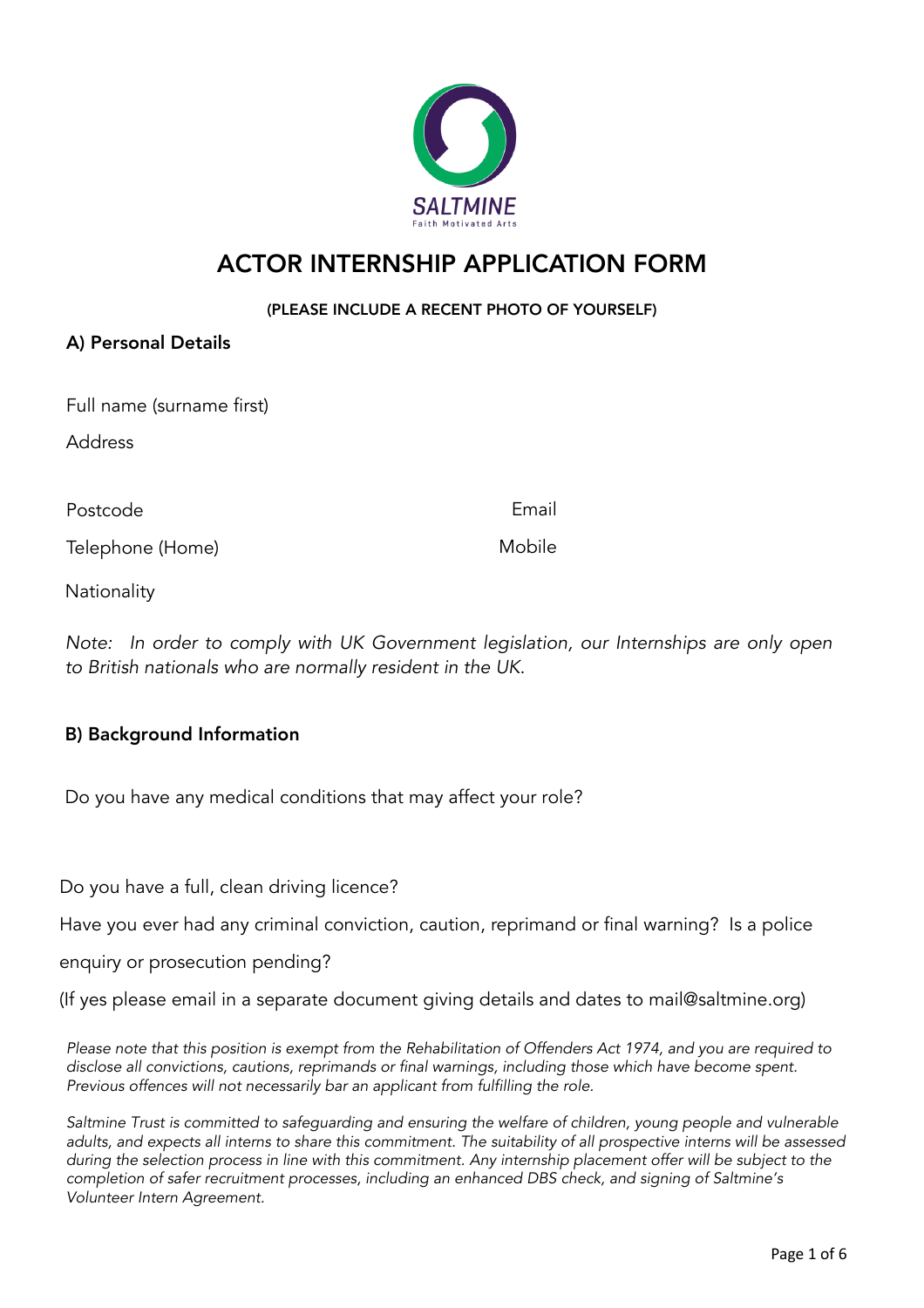# C) Spiritual

Please tell us something of your Christian journey to date

Which church do you attend?

What ministry have you been involved in with the church?

Have you ever been involved in any other Christian ministry? Give details

Have you discussed this application with your church leadership? If yes, what do they think about it?

Please give the name, address and email of your minister/leader (whom we will contact for a reference)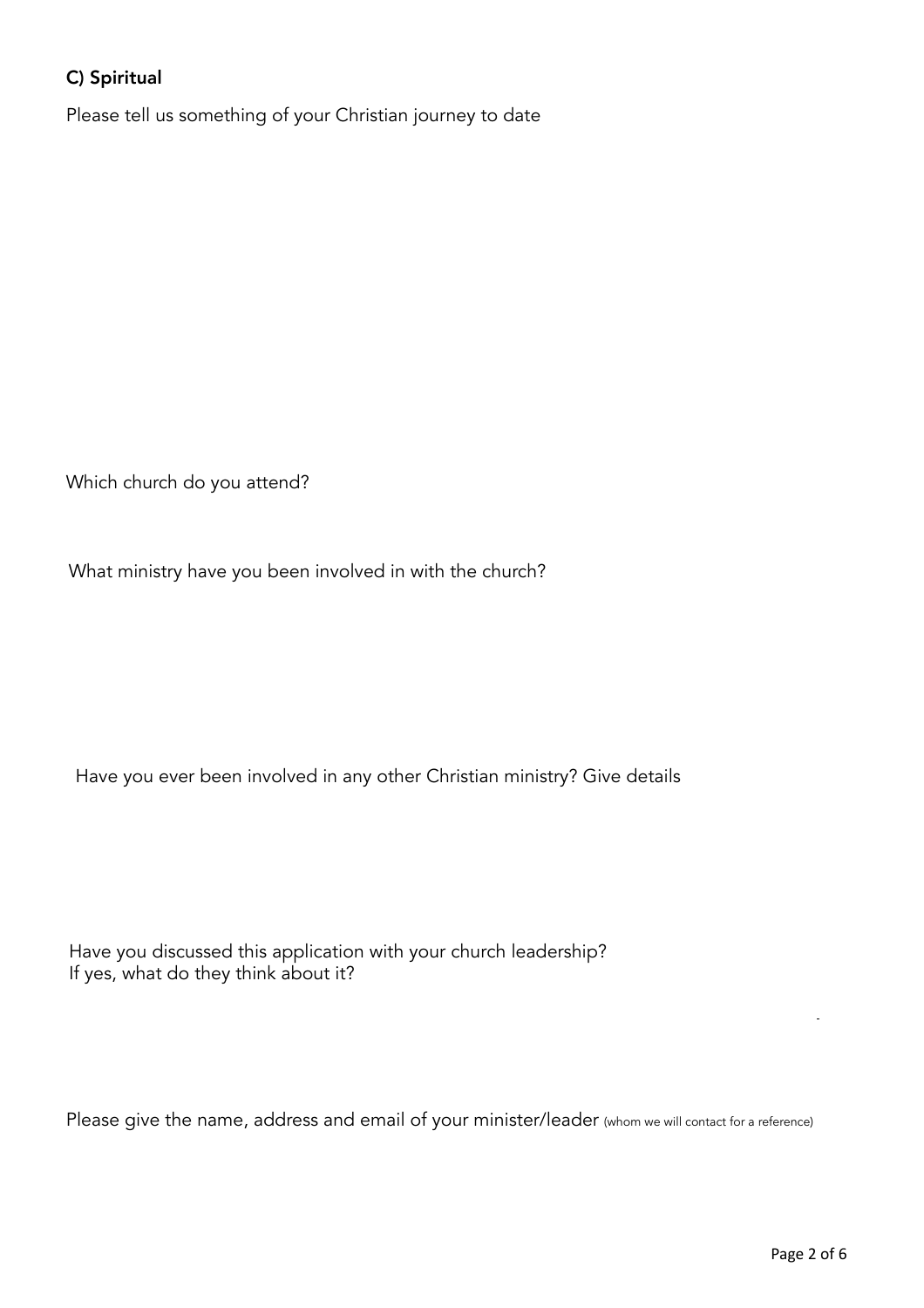#### D) Educational

Please list secondary school/colleges/universities you have attended

Dates **Name and Place** 

Please list any academic qualifications you hold, from school, college or university:

Please give details of your acting experience to date ie. Productions and training:

Additional qualifications gained outside of school/college/university:

From To Course Course Dualifications Gained

#### E) Occupational

Please give details of your employment if applicable:

Dates **Occupation** Company/Place

If currently employed please give the name and address of your present employer:

(Your current employer will not be contacted without your permission)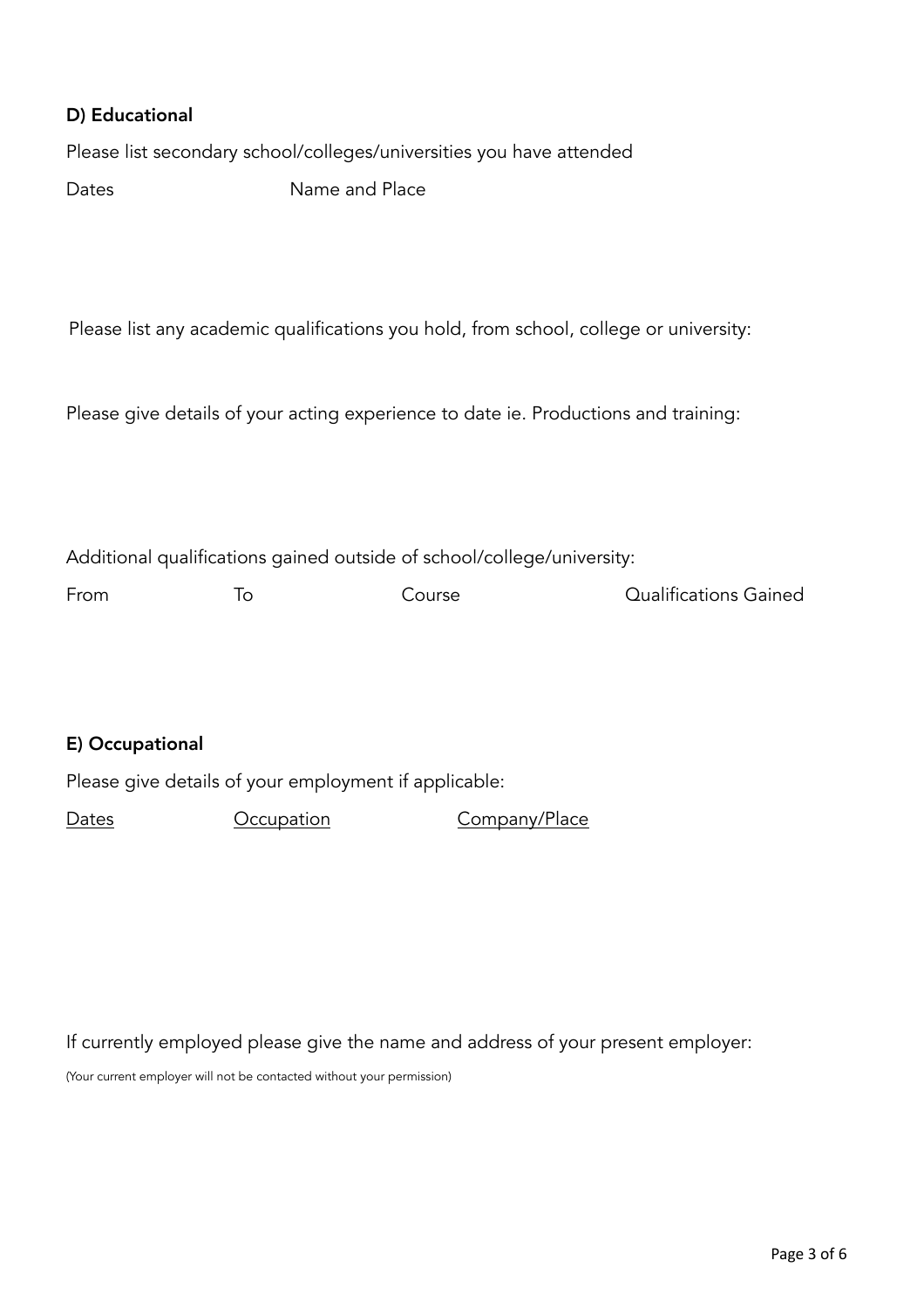#### F) Skills

Which specific creative skills do you possess and how could your skills be useful to Saltmine (include any creative abilities, acting experience & acting age, practical skills, computer literacy etc)?

What experience do you have of public speaking/presentation skills?

Please add any relevant information that you feel will further support this application: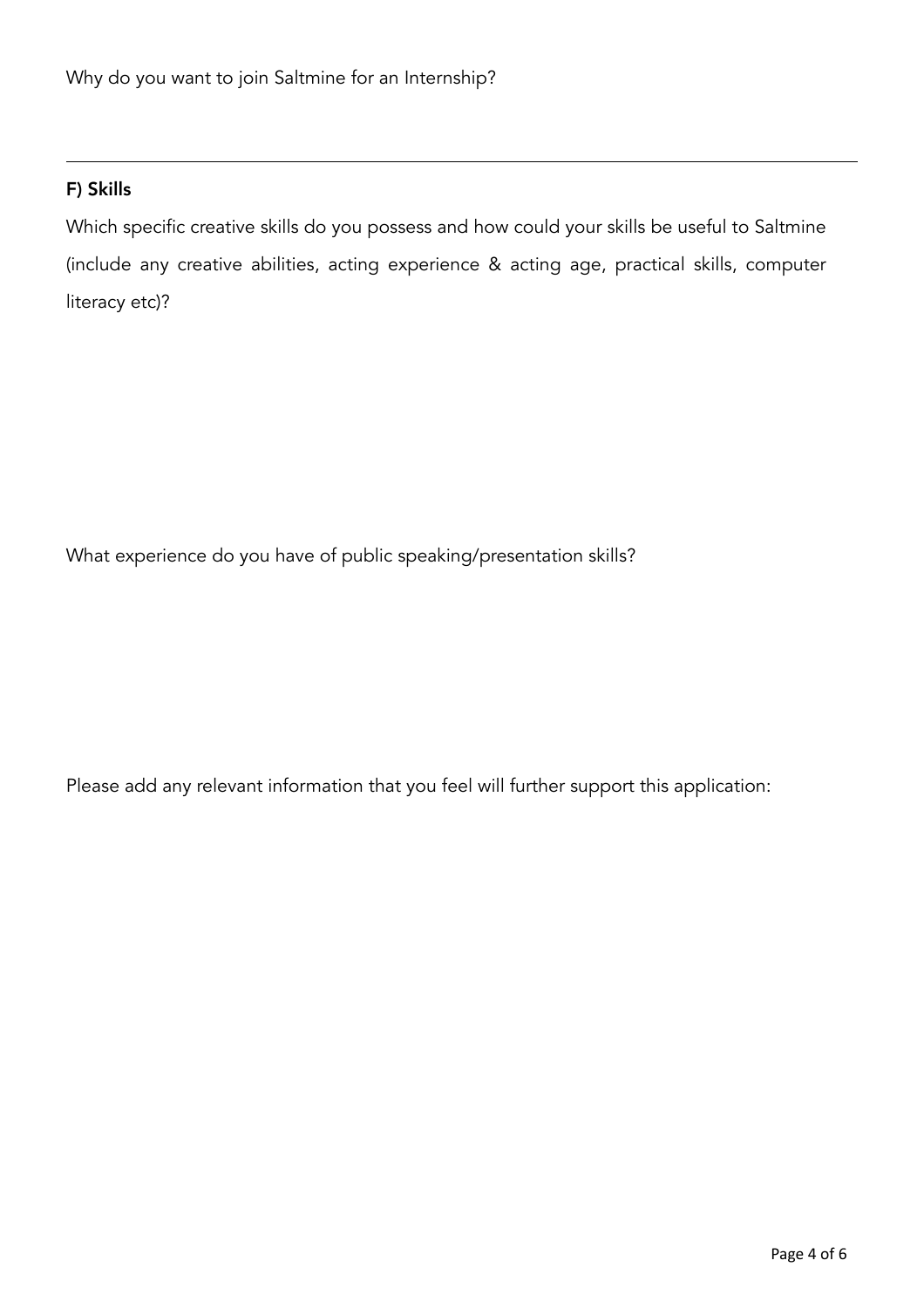### G) Additional Information

Please list your recreational activities, interests, hobbies, and membership of organisations including positions of responsibility outside work/school:

How did you hear about our Internship? If through an advertisement state where

If you had an idea of what you would like to do after your Internship, what would that be?

What do you feel are your strengths and weaknesses in applying?